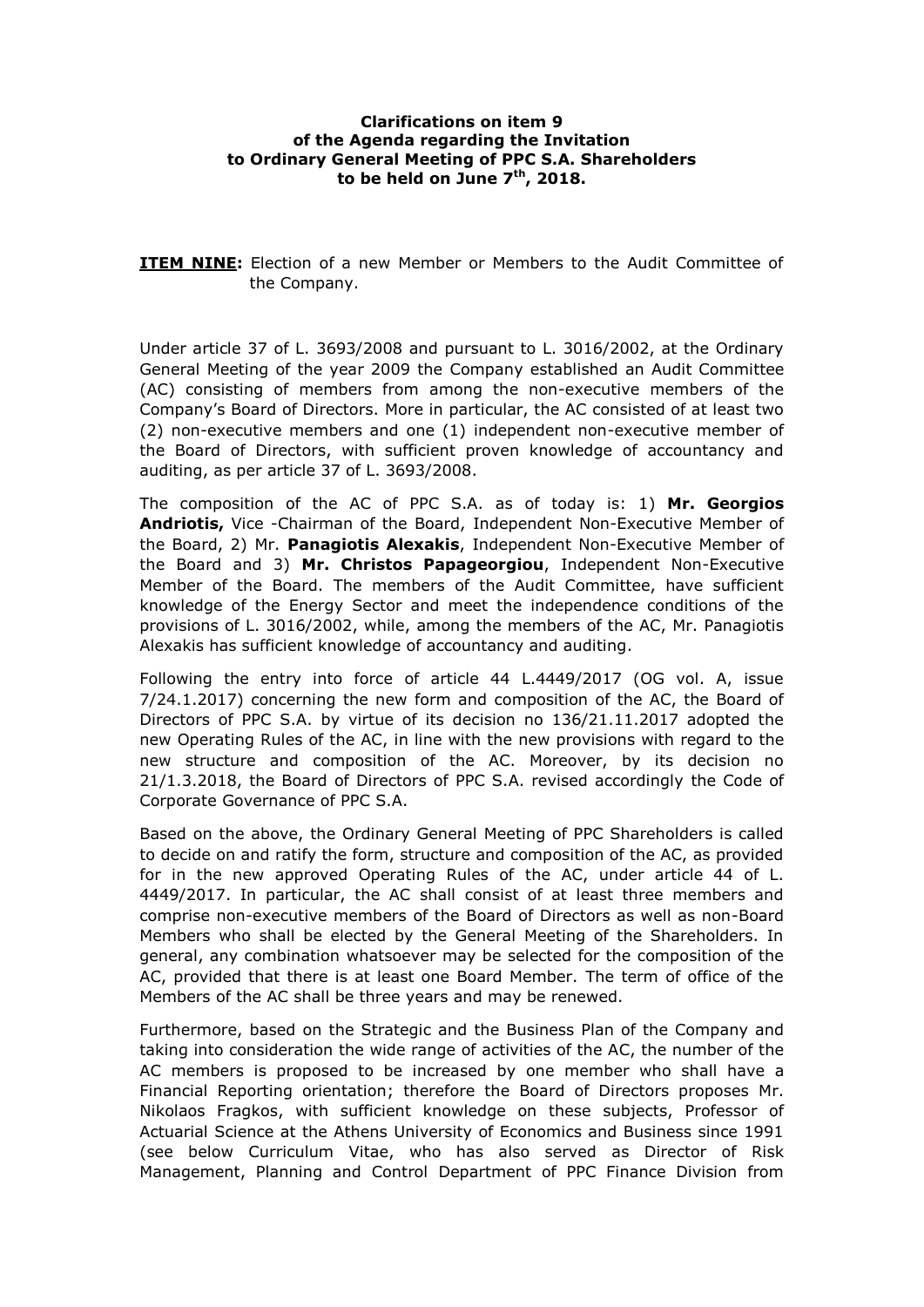2.10.2017 until 31.03.2018). The General Meeting is called to elect the new member of the Audit Committee and decide on the new structure, composition and form of the AC.

### **CURRICULUM VITAE**

### **PERSONAL DATA**

| Name                | : NIKOS E. FRANGOS nef@aueb.gr Tel. $(+30)6977208846$                                                                      |
|---------------------|----------------------------------------------------------------------------------------------------------------------------|
| <i>Occupation</i>   | <b>Professor of Insurance</b> , Athens University of Economics and<br>Business, since 1991.                                |
| <b>DISTINCTIONS</b> |                                                                                                                            |
| 2003                | Best 2002 ASTIN paper: "Optimal Bonus-Malus systems for Auto<br>Insurance" awarded by the Casualty Actuarial Society, USA. |
|                     | Best EU actuarial study of Greek Pension Funds (100 out of<br>100) 2011.                                                   |

# **PROFESSIONAL EXPERIENCE RECORD**

| $2017(10)-2018(03)$ | <b>Director of Risk Management, Planning and Control Dept, PPC</b>                            |
|---------------------|-----------------------------------------------------------------------------------------------|
| $2017 -$            | <b>President:</b> Investment Committee of Civil Engineer's Pension Fund                       |
| 2016-               | Member BoD, NBG Insurance, Member of Audit and Risk<br>Committee                              |
| $2015 - 2015(10)$   | Secretary General: Ministry of Finance, Economic Policy.                                      |
| 2015-2016           | <b>Secretary General:</b> Ministry of Labor, Social Security                                  |
| 2013-               | President: Investment Committee of Super Market Employees'<br>Pension Fund                    |
| 2011-2014           | <b>President:</b> Bank Employees' Pension Fund                                                |
| 2012-2014           | <b>President:</b> Department of Statistics, AUEB                                              |
| 2000-2015           | <b>President:</b> Actuarial Exam Committee.                                                   |
| 2004-2015           | <b>Director, MSc program: Management of Insurance Organizations,</b><br>AUEB.                 |
| 1999-2006           | <b>Director, Insurance Operations of Emporiki Bank (CA Life</b> )<br>Bancassurance, Groupama) |
| 1998-2004           | Co-director, MSc program: Banking and Finance, AUEB.                                          |